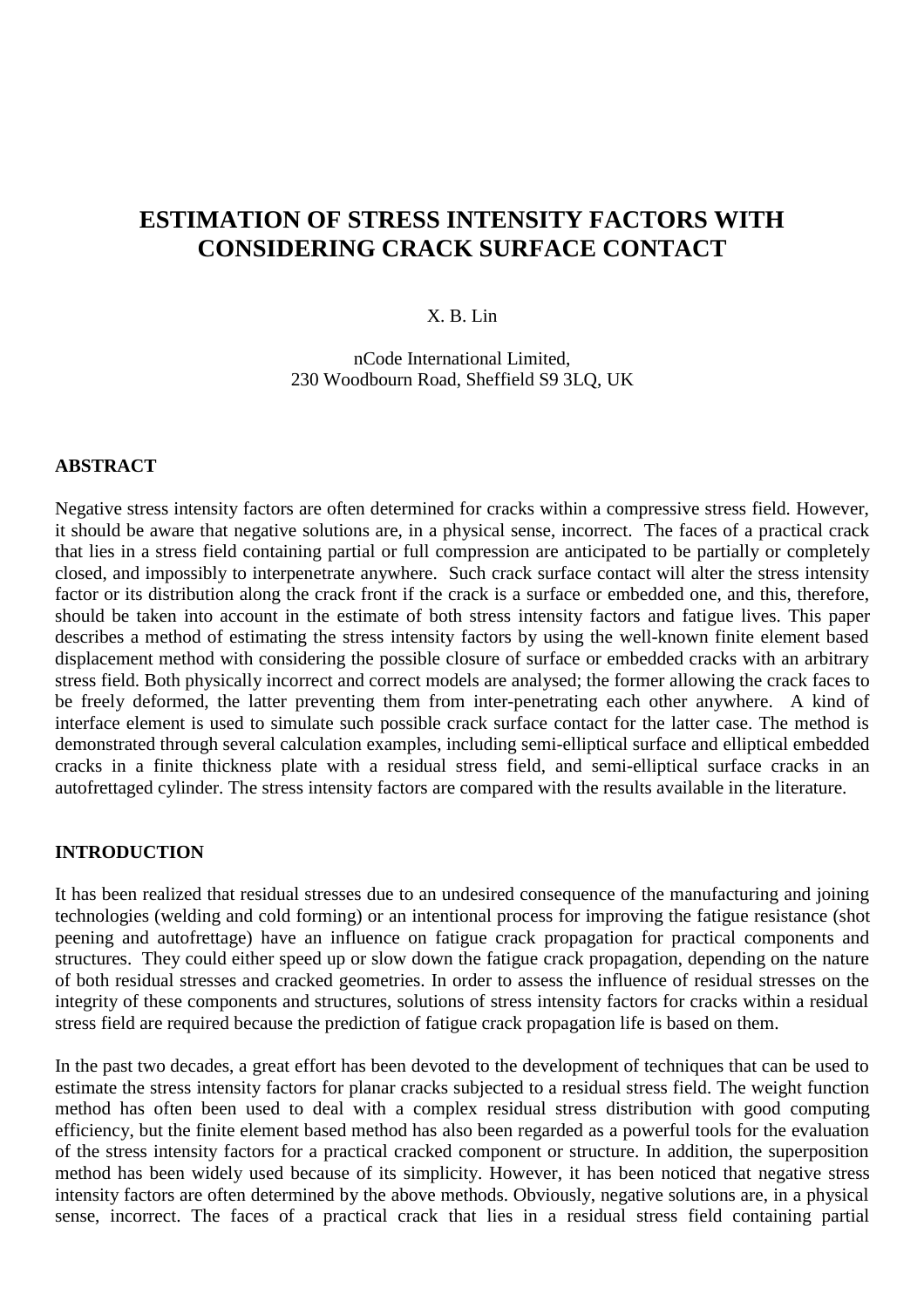compression are anticipated to be partially or completely closed, and impossibly to interpenetrate anywhere. Such partial crack closure, therefore, should be taken into account during the calculation of stress intensity factors if any negative stress intensity factor results have been predicted by the superposition method or other methods.

This paper aims to investigate the possibility of using a finite element based one-quarter point displacement method to evaluate the stress intensity factors. Both physically incorrect and correct models are analysed; the former allowing the crack faces to be freely deformed, the latter preventing them from inter-penetrating each other anywhere. A kind of interface element is used to simulate such possible crack surface contact for the latter case. The method is demonstrated through several calculation examples, including semi-elliptical surface and elliptical embedded cracks in a finite thickness plate with a residual stress field, and semielliptical surface cracks in an autofrettaged cylinder. In particular, the results obtained by Cordes and Joseph [1], using the line spring model, are compared with the present estimates by the one-quarter point displacement in order to demonstrate the numerical accuracy of the finite element based method.

#### **NUMERICAL PROCEDURE**

# *Estimation of stress intensity factors by the finite element method*

There are several methods available for the estimation of stress intensity factors for planar cracks, such as alternating, weight function, body force, boundary element and finite element methods. However, the finite element method has been a popular one, because of its versatility of generality for complex cracked geometries. One of the finite element based methods is the well-known one-quarter point displacement method, which was suggested by Henshell and Shaw [2] and Barsoum [3]. This method simulates the square-root theoretical singularity of stresses and strains adjacent to the crack tip by relocating the mid-side nodes of 20-node isoparametric elements to one-quarter positions. The displacements at the one-quarter nodes behind the crack tip, obtained from a finite element analysis, are used to evaluate the stress intensity factors along a crack front as follows, see Figure 1(a):

$$
K = \sqrt{\frac{2\pi}{r_{(1/4)}}} \frac{Eu_{z(1/4)}}{4(1 - v^2)}
$$
(1)

where *E* is Young's modulus; *v* is Poisson's ratio; and  $r_{(1/4)}$  and  $u_{z(1/4)}$  are the distance of the one-quarter point away from the crack tip and the outer-of-plane displacement at the one-quarter points. This method has been employed by the author to evaluate the stress intensity factors for a variety of cracked geometries, and found to be able to achieve good numerical accuracy generally [4-8].

#### *Consideration of crack surface contact*

In order to evaluate the practical stress intensity factors in a residual stress field, interface elements have been introduced into the cracked surface, as shown in Figure 1(b). With zero thickness and quadratic shape functions, the interface element has a capability that the crack faces are not allowed to overlap but can be open freely as usual. One surface of the interface elements is constrained in the direction normal to the crack plane if the geometry is symmetrical. The interface element is of 18 nodes, so the common 20-node mesh shown in Fig. 1(a) has been modified to that shown in Fig. 1(b), where some 27-node elements are arranged to match the 18-node interface elements. Such match of elements permits the crack faces to be closed partially within a single interface element, so that the calculation accuracy could be increased. More details about the interface element and mesh configuration around the crack front can be found in the author's previous work [6].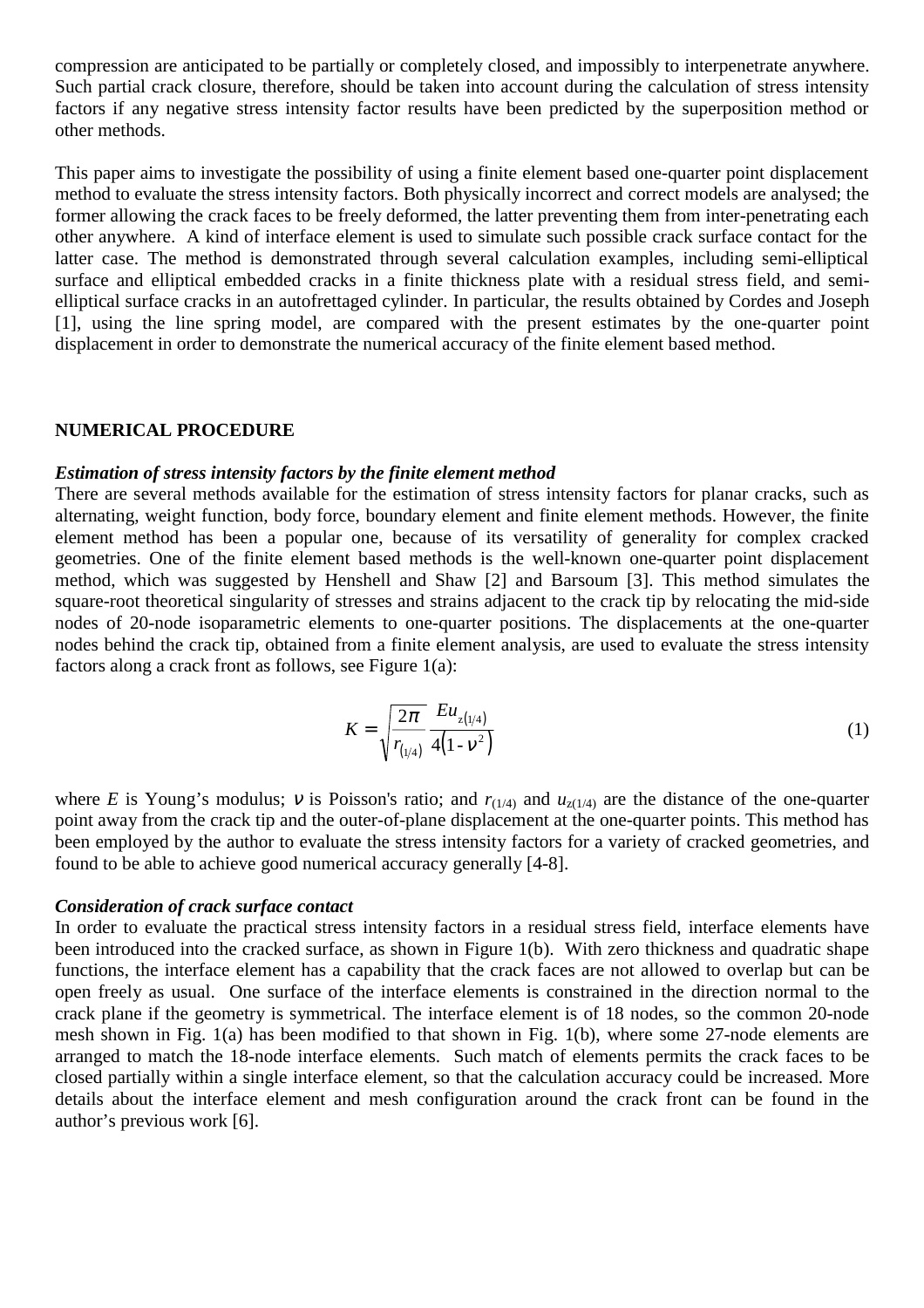

**Figure 1:** Illustration of mesh configuration around the crack front

# **CALCULATION EXAMPLES**

Several calculation examples are given below. Comparison of stress intensity factor results for surface and embedded cracks in a residually stressed plate is first performed with those obtained by Cordes and Joseph [1]. The application of the present numerical method to a practical engineering problem is then reported. This is related to the evaluation of stress intensity factors for internal semi-elliptical surface cracks in a cylinder that has received an autofrettage treatment prior to its use.

# *Surface and embedded cracks in a finite thickness plate with a residual stress field*

Cordes and Joseph [1] have published the stress intensity factor results for several surface and embedded cracks in a finite thickness plate with a residual stress distribution existing on the crack plane, see Figure 2. The residual stress distribution can be expressed in the following function,

$$
\sigma(x) = \sigma_0 \left( 1 - 3 \left( 1 - \frac{2x}{t} \right)^2 \right) \tag{2}
$$

It can be seen from Figure 2 that a large compressive stress exists near the free surfaces. The stress intensity factors for the same cracked geometry subjected to the above residual stress distribution have been estimated in this study by using the one-quarter point displacement method described above.

Figure 3 shows the comparison of stress intensity factor results for a semi-elliptical surface crack of *a*/*c* = 0.3 and  $a/t = 0.6$  with the results of Cordes and Joseph, which are directly obtained from their paper [1] and replotted using a different normalization factor,  $\sigma_0 \sqrt{\pi a}$ . The results for both inclusion and exclusion of crack surface contact are presented together. It can be found that there is good agreement between the present results with Cordes and Joseph's estimates. For the case of excluding crack surface contact, positive and negative stress intensity factors are obtained at the crack depth and free surface positions, respectively. This means that the overlapping of crack surfaces occurs near the free crack surface due to the large compressive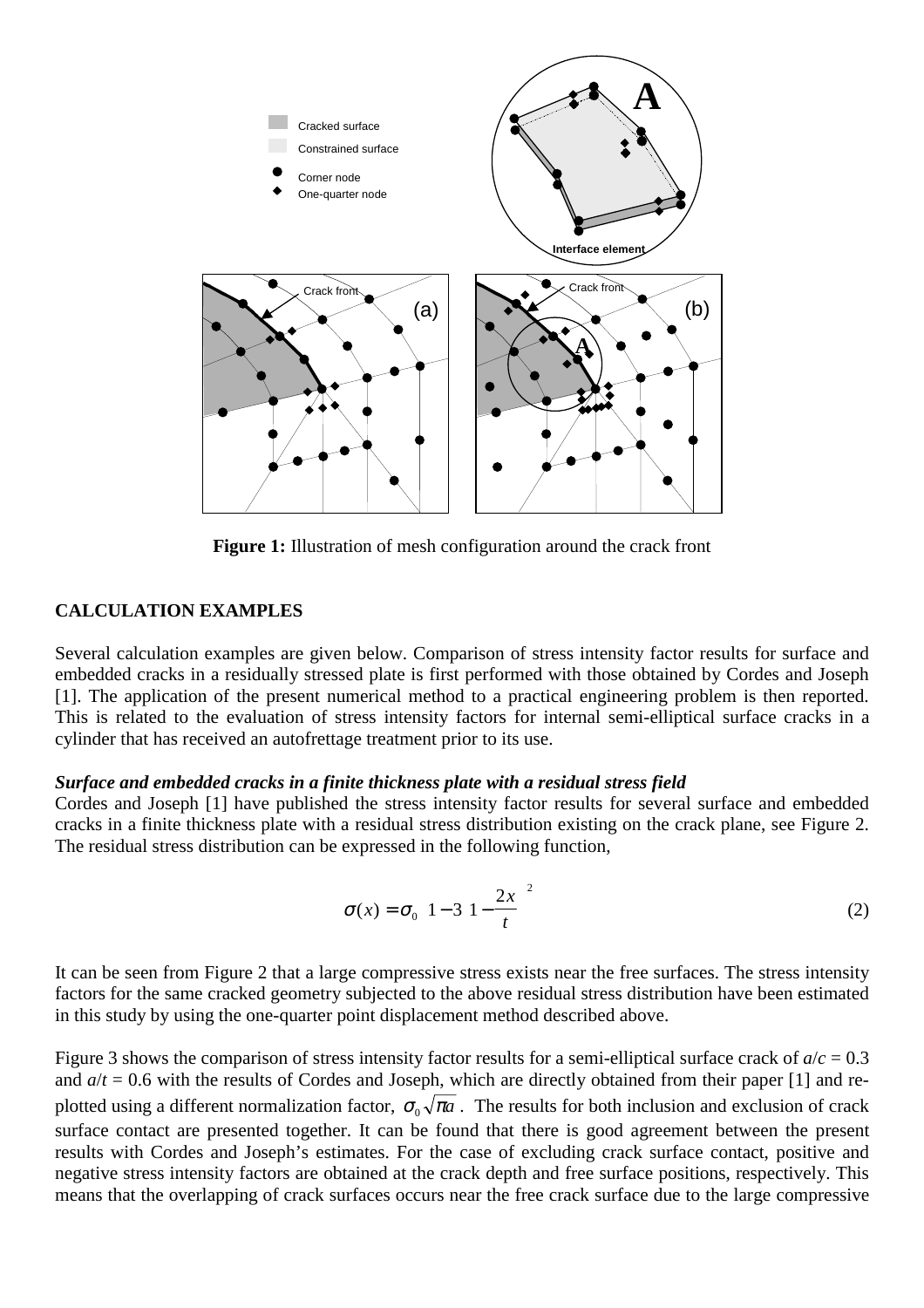

**Figure 2:** A residually stressed finite thickness plate with a surface or embedded crack



**Figure 3:** Comparison of stress intensity factor results with Cordes and Joseph's estimates for the surface semi-elliptical crack of  $a/c = 0.3$  and  $a/t = 0.6$ , with inclusion and exclusion of crack surface contact



**Figure 4:** Meshes after deformation with inclusion (a) and exclusion (b) of crack surface contact for the semi-elliptical surface crack of  $a/c = 0.3$  and  $a/t = 0.6$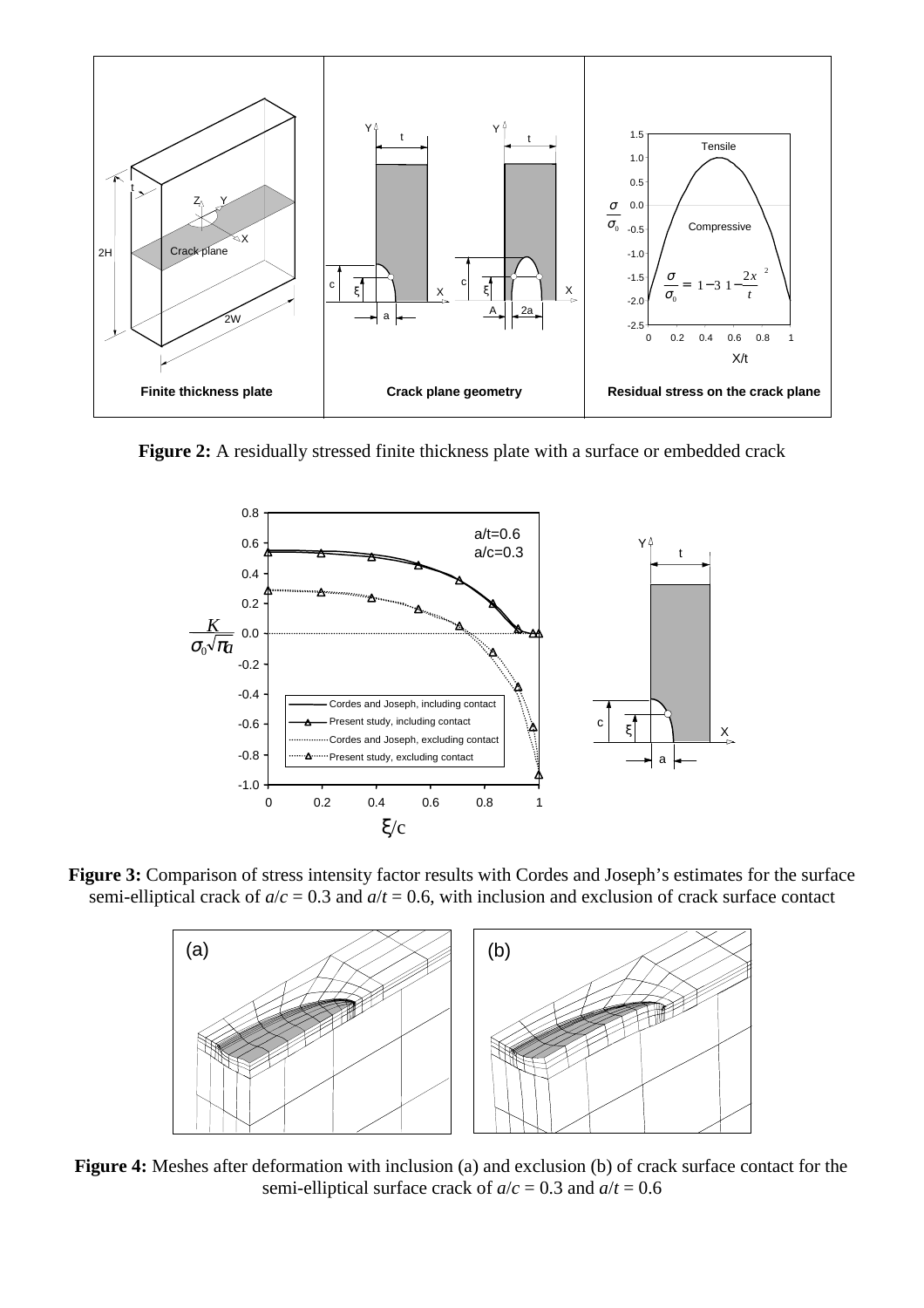residual stress, but the crack is still open at the crack depth position. After introducing the interface elements, the stress intensity factor in the overlapping region is found to becomes zero, i.e. the crack surface is closed near the free surface. Such crack surface contact makes the stress intensity factors elsewhere increase. The normalized stress intensity factor at the crack depth point increases from about 0.29 to 0.55. The partial meshes after deformation are shown in Figure 4 for both inclusion (a) and exclusion (b) of crack surface contact. It is clear that the crack surface overlapping occurs if no interface elements are introduced into the cracked area, but such overlapping can be correctly prevented by the interface elements.

Figure 5 shows the comparison of the stress intensity factors obtained from the one-quarter point displacement method with Cordes and Joseph's estimates for three other semi-elliptical surface cracks. Crack surface contact has been considered for these three cracks. The comparison shows that the present results agree well with Cordes and Joseph's estimates, with the maximum difference being less than 10%. It can be found that the surfaces of these three cracks are all closed near the free surface, because the stress intensity factors become zero as the value of ξ/*c* approaches 1.



**Figure 5:** Comparison of stress intensity factor results with Cordes and Joseph's estimates for three semielliptical surface cracks with including crack surface contact



**Figure 6:** Comparison of stress intensity factor results with Cordes and Joseph's estimates for two embedded elliptical surface cracks with including crack surface contact, (a) *A*/*t*=0.05, *a*/*t*=0.2, *a*/*c*=0.1; (b) *A*/*t* =0.1, *a*/*t*=0.1, *a*/*c*=0.05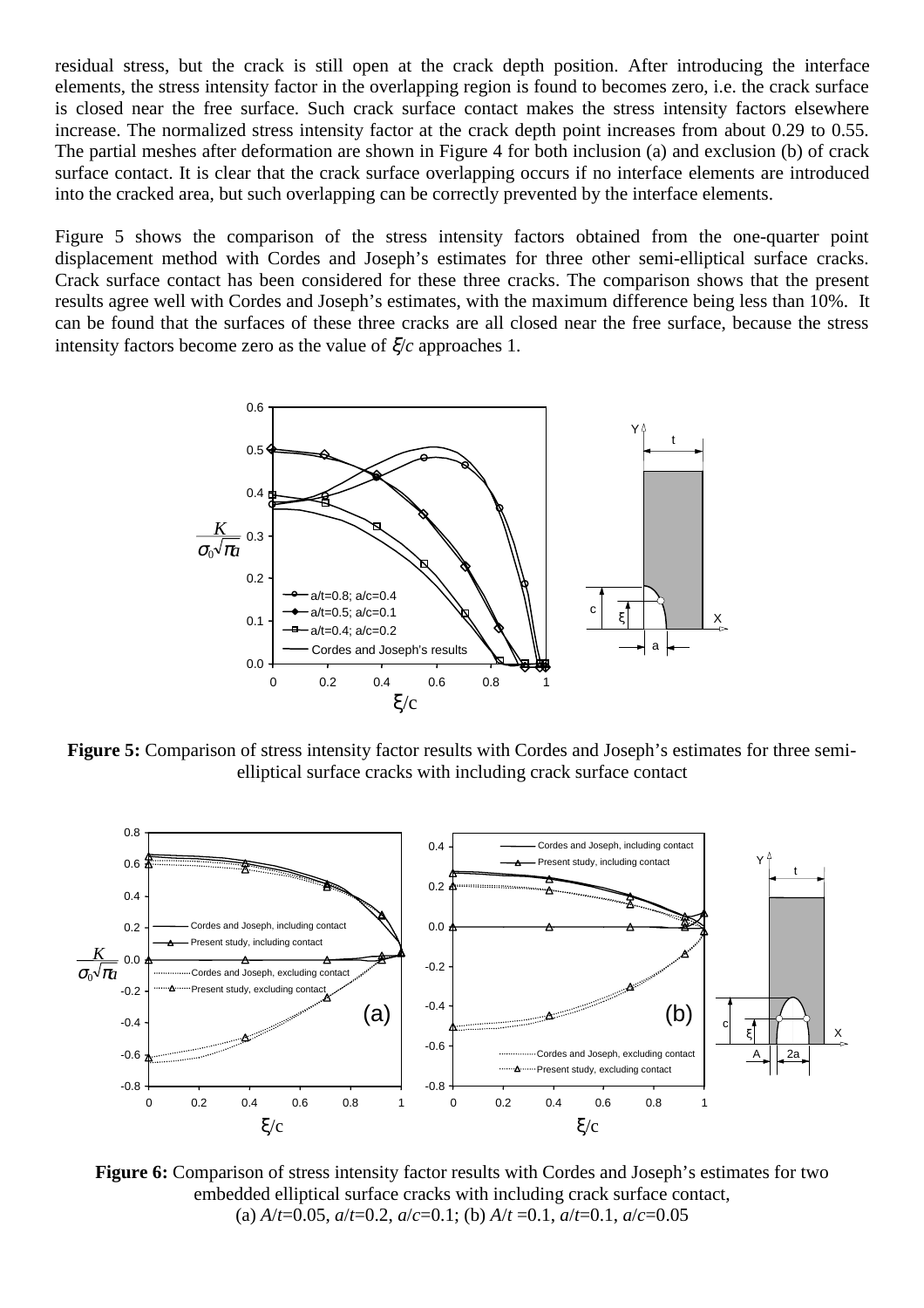## *Semi-elliptical surface cracks in an autofrettaged cylinder*

Autofrettage is a common process of producing residual stresses in the wall of a thick-walled cylinder prior to use. A proper pressure, large enough to cause the material yielding within the wall, is applied to the inner wall of the cylinder and then removed. As a result, the inner wall is left in a state of circumferential compression whilst the outer wall is in tension. This process has been experimentally verified to be effective in delaying fatigue crack growth for the cracks initiated at the inner core under subsequent alternating internal pressures [9-11], and, therefore, has often been used for enhancing the fatigue behaviour of, for example, gun barrels and high pressure pipelines.

The stress intensity factor variations along the crack front for two internal elliptical cracks are shown in Figure 6. Both the present and Cordes and Joseph's results are included for comparison. Clearly, they agree very well to each other for both the cases of including and excluding the crack surface contact. Partial crack closure occurs at the crack front position close to the free front surface.

An internal surface crack ( $a/t=0.6$  and  $a/c=0.6$ ) in a cylinder ( $t/R<sub>i</sub>=1$ ) that has received a 100% autofrettage treatment prior to use is investigated in this study. The geometry of the cylinder is shown in Figure 7. The analytical residual hoop stress across the cylinder wall due to the 100% autofrettage treatment has been derived by the author [6] as follows,

$$
\sigma_{\theta}^{R} = -p^{*} + \sigma_{s} \left( 1 + \ln(r/R_{i}) \right) - \frac{p^{*} R_{i}^{2}}{\left( R_{o}^{2} - R_{i}^{2} \right)} \left( 1 + \frac{R_{o}^{2}}{r^{2}} \right)
$$
(3)

where  $p^* (= \sigma_s \ln(R_o/R_i))$  is the autofrettage pressure that causes the complete (100%) yielding of the cylinder, and  $\sigma_s$  is the yield stress. Its distribution is also illustrated in Figure 7.

Figure 8 shows the stress intensity factor results (normalized by  $\sigma \sqrt{\pi a}$ ) for the crack of  $a/t=0.6$ ,  $a/c=0.6$ and  $\delta$ =100%, obtained by the finite element analyses including and excluding the interface elements respectively. The crack is found actually not to be completely closed; a portion of the crack near its depth is still in an open state. The practical stress intensity factor as calculated by introducing the interface elements are larger than zero for this case, although the stress intensity factors obtained along the entire crack front are negative when the overlapping of the crack surfaces is allowed. Therefore, care should be taken when such a case is dealt with in the use of the superposition scheme. Figure 8(b,c) shows the deformed meshes predicted by the two finite element analyses; from Figure 8(b) an open region close to the crack deepest position can be clearly seen, whilst in Figure 8(c) the penetration across the crack faces is evident.

It can be anticipated that the crack may behave from initially being in a state of either partial or complete contact to being possibly fully open as the internal pressure applied increases; and, more importantly, the change in stress intensity factor is non-linear during the loading process if the contact exists. In order to reveal such a non-linear behaviour, five internal pressures,  $p=0$ ,  $\sigma_{s}/12$ ,  $\sigma_{s}/6$ ,  $\sigma_{s}/4$ , and  $\sigma_{s}/3$ , have been analysed for the crack with  $a/c=1$  and  $a/t=0.6$  in a cylinder that has the residual stress distribution corresponding to the 100% autofrettage treatment. The results are shown in Figure 9, in which the stress intensity variations against the internal pressure at both the crack depth and surface points with and without using the interface elements are included for comparison. It can be seen that after the internal pressure increases to about  $\sigma_s/4$ , the crack begins to become fully open; before  $p < \sigma_s/4$ , the practical stress intensity factor at the surface point has been zero whilst the stress intensity factor increases non-linearly at the crack depth point. The non-linear relation between the internal pressure and stress intensity factor is obviously not seen if the contact is ignored (see the dashed lines in Figure 9). After the internal pressure becomes larger than  $\sigma$ <sub>s</sub>/4, the linear change in stress intensity factor is returned because of the disappearance of crack contact. From Figure 9, it can also be found that the contact of crack faces not only makes the stress intensity factor rise compared with the result from the superposition method, but also alters the loading form if fatigue calculations are involved.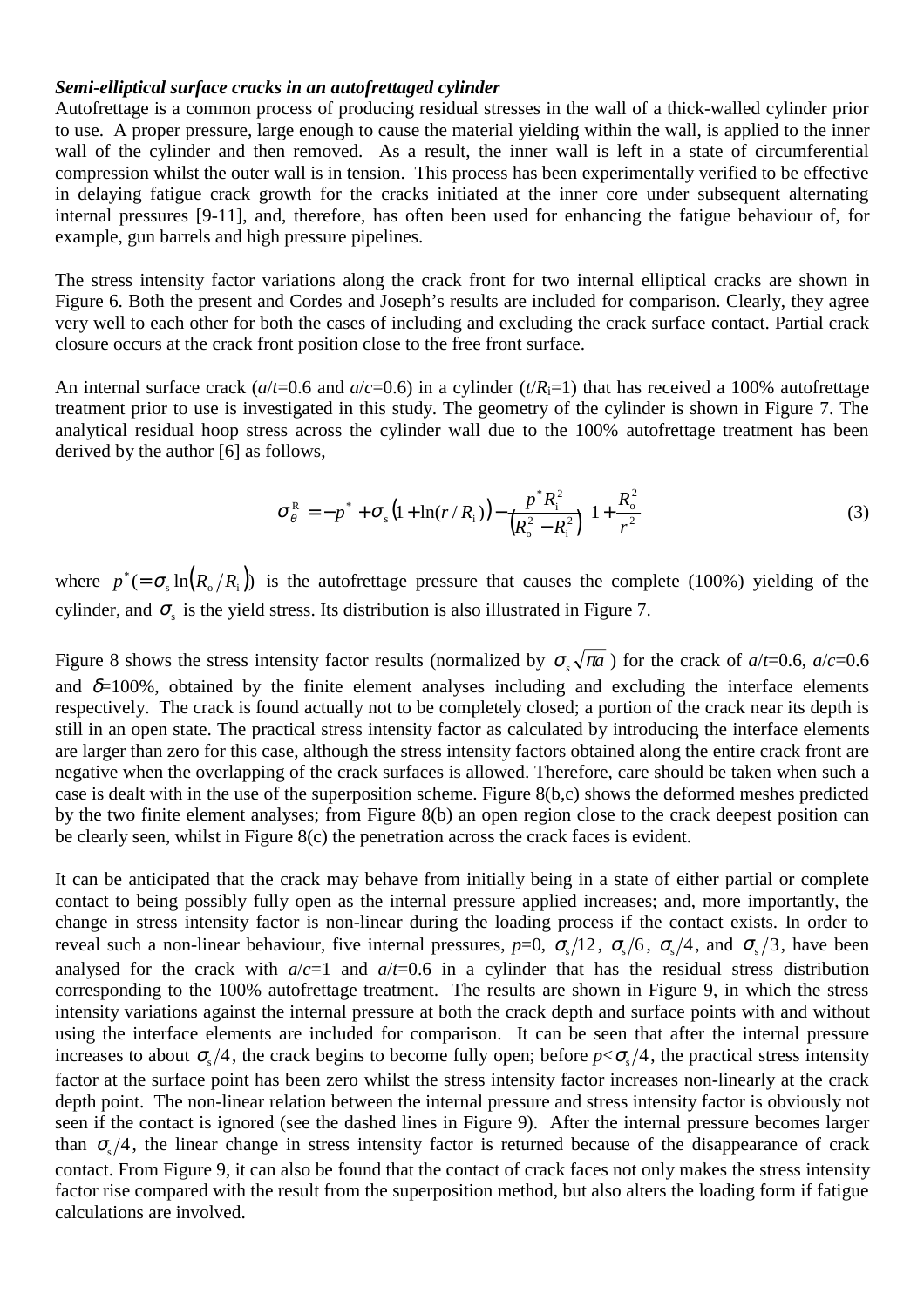

**Figure 7:** An autofrettaged cylinder with an internal semi-elliptical surface crack



**Figure 8:** Stress intensity factor solutions including and excluding crack surface contact